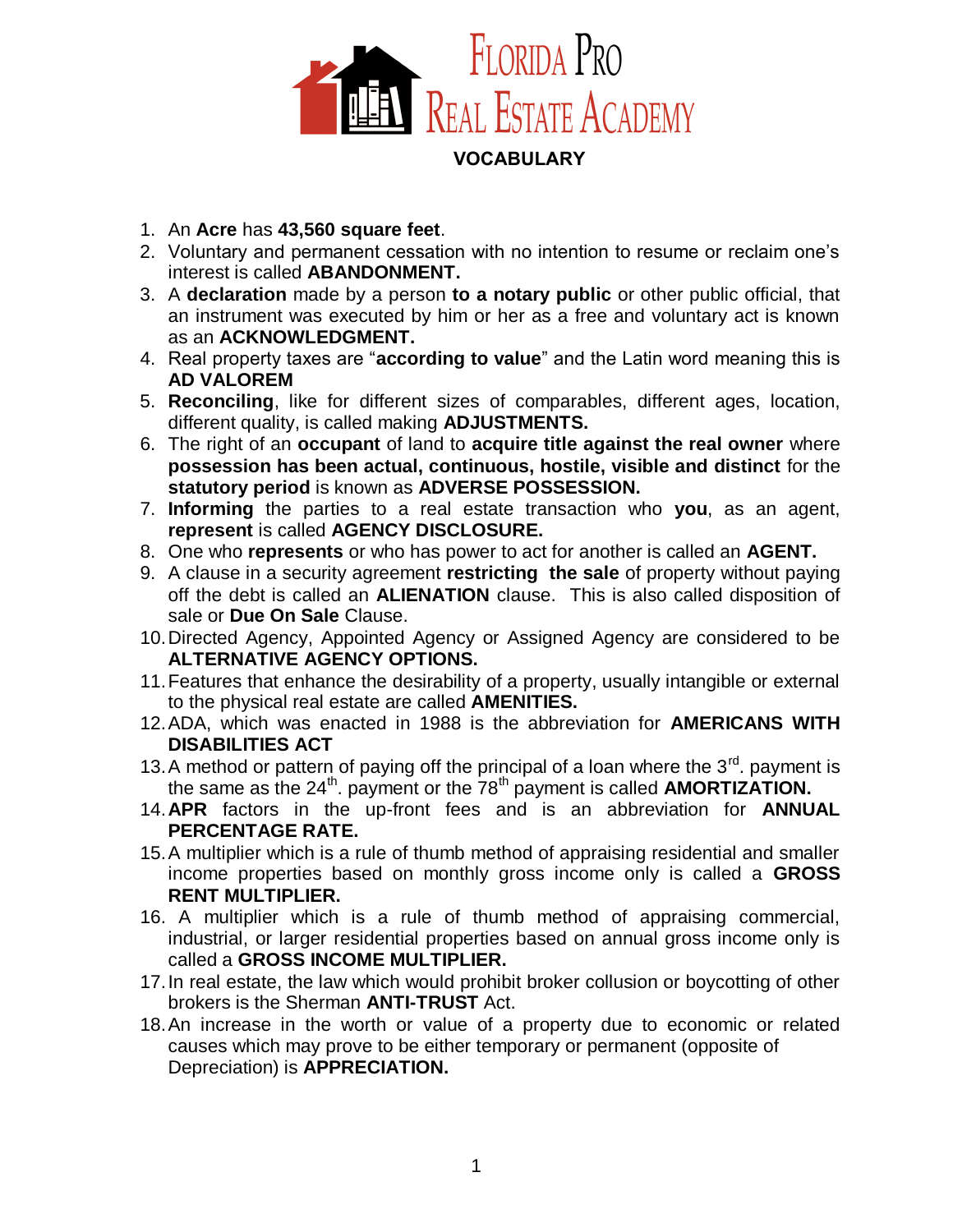- 19. Mortgage abbreviations: **ARM ADJUSTABLE RATE MORTGAGE GPM** - **GRADUATED PAYMENT MORTGAGE RAM** - **REVERSE ANNUITY MORTGAGE**
- 20. A transaction with **knowledgeable buyer, knowledgeable seller** is known as an **ARMS LENGTH** transaction.
- 21. Where property is assessed at only a portion of it's value is known as an **ASSESSMENT** ratio.
- 22. A transfer in writing of rights or interest in a bond, mortgage, lease or other interest is known as an **ASSIGNMENT.**
- 23.A **loan that may be transferred** to a new buyer/borrower is **ASSUMABLE.**
- 24. A method whereby debtors property is placed in the custody of the law and held as **security pending outcome of a creditor's suit** is called a **Writ of ATTACHMENT**
- 25.After prevailing in a court of law of a creditor's suit, you have a **Writ of EXECUTION.**
- 26. If you are a holder of a Power of Attorney you are considered to be an **ATTORNEY-IN-FACT.**
- 27. A loan which has partial amortization and a final larger payment is called a **BALLOON** loan.
- 28.A **BASE LINE** runs East to West and crosses a Principal Meridian at a definite point.
- 29.A **permanent reference Mark** or Point established for use by surveyors in measuring differences in elevations is called a **BENCHMARK.**
- 30. A person who **receives** the **benefits** of a trust or gift is a **BENEFICIARY.**
- 31. A contract which has **simultaneous duties** or obligations by both parties to each other throughout the contract is a **BI-LATERAL** contract.
- 32.A **loan** which is often-times used by **subdividers** where **more than one property** is offered for collateral and **release clauses** are used is called a **BLANKET** loan.
- 33. The **illegal** practice of inducing homeowners to sell their properties by making certain representations and is sometimes called "**panic selling**" is **BLOCKBUSTING.**
- 34.**Failure to perform** one's duties is known as Default or **BREACH.**
- 35. An ordinance specifying **minimum standards** of construction for the protection, public safety and health of the citizens is known as **BUILDING** and **HEALTH** codes.
- 36. Ownership of all legal rights to the land, including possession, control, disposition and enjoyment is known as the **BUNDLE OF RIGHTS.**
- 37. The **rate of return** on an investment is known as the **CAPITALIZATION** Rate.
- 38. The process of **converting into present value**, a series of anticipated future periodic installments of net income is known as **CAPITALIZATION.**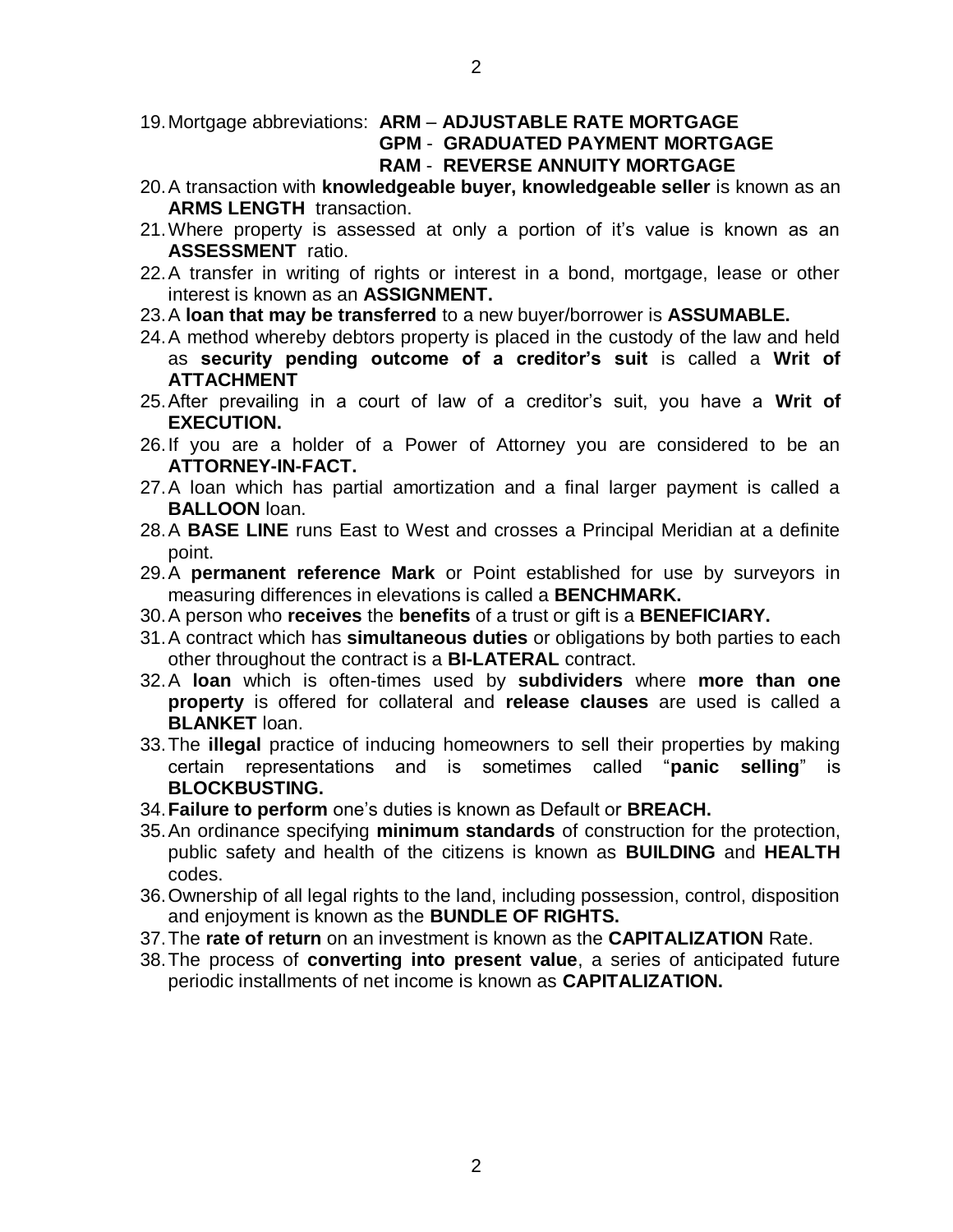- 39.**CC&Rs** means **CONDITIONS, COVENANTS** and **RESTRICTIONS.** This is regarding Homeowner's Associations and is sometimes called **Private Police Power** and is enforced by court actions, not by city zoning officials. CC&Rs are used in **condominium developments**.
- 40.**CRV** stands for **CERTIFICATE OF REASONABLE VALUE** and is the Department of Veteran's Affair appraisal.
- 41.A **principal** is the person who **employs an agent** and is also known as a **CLIENT.**
- 42. The **zoning** which **allows violations of setbacks** between units (even touching) to allow even greater common areas is called **CLUSTER** zoning.
- 43. The acronym for duties owed by an agent to his client is **COALD** which means **Care, Obedience, Accounting, Loyalty and Disclosure**, the most important of which is **LOYALTY to your client**, even ahead of your best interests.
- 44. If you show you have a **superior right to a property**, with **some evidence** of the claim, this is known as **COLOR OF TITLE.**
- 45. Property acquired **during marriage and owned equally by both spouses** is considered to be **COMMUNITY** property.
- 46. Property **brought into the marriage by one spouse** or property received as a gift or an inheritance to just one spouse during marriage is considered to be **SEPARATE** property.
- 47. The legal **process** involved under **EMINENT DOMAIN** in the **taking** of privately owned property for public uses in exchange for just compensation is called **CONDEMNATION.** This is the **process** the government exercises to take property.
- 48.**Requirements** of one of the parties to a transaction, or the other, or both, are considered to be **CONDITIONS.**
- 49. An **FHA appraisal** is called a **CONDITIONAL COMMITMENT** and is usually valid for six months.
- 50. A permit which is granted to an owner to build a **specific purpose property** which is **inconsistent with zoning** is called a **CONDITIONAL USE PERMIT.**
- 51. Real estate which has the **third dimension** in it's legal description of **height** and is called an Air Lot, or where you in fact own a **Box of Air** is called a **CONDOMINIUM.**
- 52. General consistency with surrounding uses, usually resulting in the highest and best use of the property is called **CONFORMITY.**
- 53. In a contract, **both parties must give something to each other**. This is called **CONSIDERATION.**
- 54. Money borrowed for the purpose of **improving real estate** that is offered or collateral for the debt is called a **CONSTRUCTION** loan.
- 55.A **provision** in a contract that requires completion or that a certain event occurs **before a contract becomes binding** is called a **CONTINGENCY.**
- 56. In appraisal, the **valuing of an improvement** according to what the market would pay, regardless of the actual cost, is called **CONTRIBUTION.**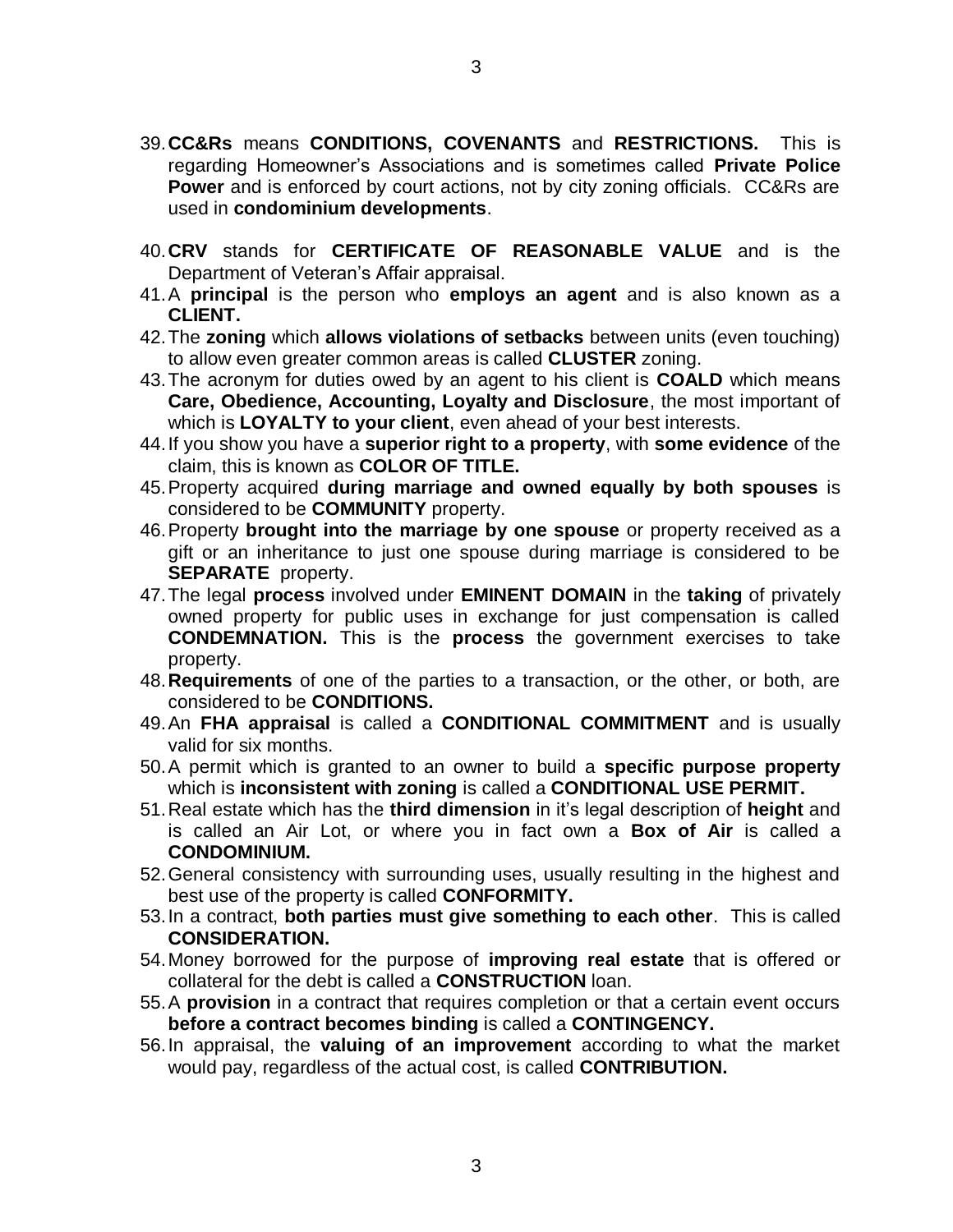- 57. A residential loan which is made **without** the added security of FHA **insurance** or a VA **guarantee** is called a **CONVENTIONAL** loan.
- 58. A life estate which is created intentionally by the owner-grantor is called a **CONVENTIONAL** life estate.
- 59. A life estate which is created by statute, not be the owner-grantor is called a **LEGAL LIFE ESTATE.**
- 60.Where tenants form a corporation to buy a building and **each owns stock** in the corporation and **gets a proprietary lease** to a unit is called a **COOPERATIVE** or in shorter form a **CO-OP.**
- 61.A **legal entity (legal person)** allowed by law, separate from their shareholders is called a **CORPORATION.**
- 62.**CORPOREAL,** has physical substance, whereas **INCORPOREAL** are intangible things, such as rights.
- **63. CORRECTION** lines are used in the government survey to compensate for the **curvature of the earth**. These are spaced **every** four townships or **twenty four miles.**
- 64. In appraisal, the valuation approach that **estimates** how much **money is needed to replace** the subject property with an equally desirable property is called the **COST** approach.
- 65.A **promise to do** or else to **refrain from doing** or not doing some specific act is known as a **COVENANT.**
- 66.**Deficiencies** in property that may be **physically and cost effectively corrected** are considered to be **CURABLE.**
- 67. In real estate, a term used meaning a person the agent is **NOT under contract with** is called a **CUSTOMER.** To that party, you only owe honesty and fairness.
- 68.A **written instrument** that, when executed and delivered, **conveys title** to an interest in real estate is a **DEED.**
- 69.A **written instrument** that, when executed, passes title to **personal property** is called a **BILL OF SALE.**
- 70. A conveyance of title to a secured lender as an **alternative to foreclosure** is called a **DEED IN LIEU OF FORECLOSURE,** also called a Friendly Foreclosure.
- 71. Where a **borrower (trustor)** places title to a property with a **trustee** as security for a note to the **lender (beneficiary)** the document used is called a **DEED OF TRUST.**
- 72. Clauses in a deed which **limit future use** of a property are called **DEED RESTRICTIONS.**
- 73.A **qualified estate** subject to occurrence or non-occurrence of some specific event is called a **DEFEASIBLE** fee
- 74. An **additional claim by a lender** against a borrower after foreclosure if the debt was not fully satisfied by the foreclosure sale proceeds is known as a **DEFICIENCY JUDGMENT.**
- 75. The legal act of **transferring property**, ie deeds and mortgages is called **DELIVERY** and **ACCEPTANCE.**
- 76. The desire or **need for a product** in the marketplace is considered **DEMAND.**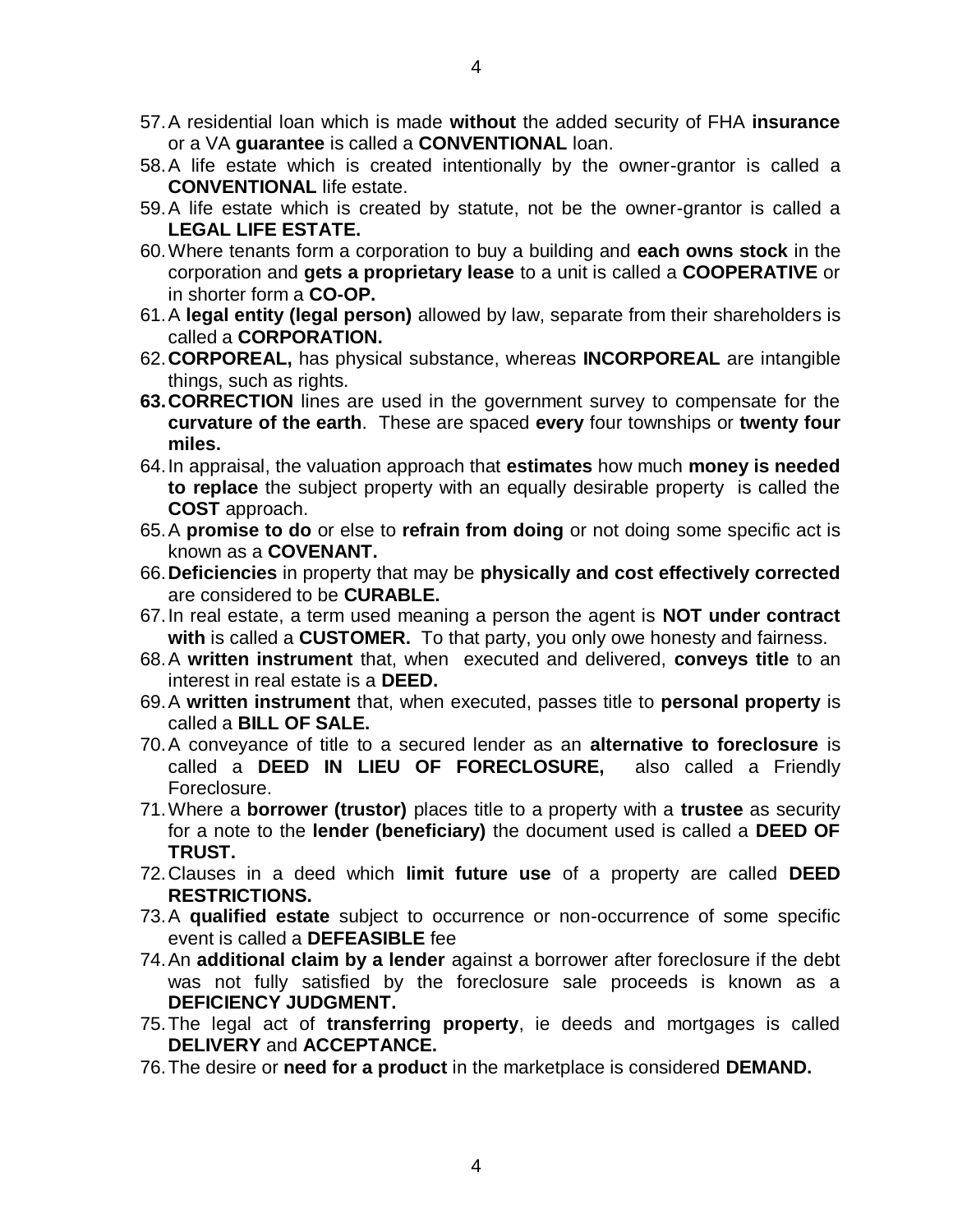- 77. The income levels and sources, employment level and sources, crime statistics, population, age, density, etc. are considered to be **DEMOGRAPHICS.**
- 78. The government agency that partially guarantees home loans for veterans is called **DEPARTMENT OF VETERANS' AFFAIRS,** or more commonly called **VA**. The maximum guarantee at the present time (02) is \$60,000.
- 79. In appraisal, any **decline in value for any reason** or for all causes is **considered** to be **DEPRECIATION.**
- 80. What an **investor desires to earn** on his/her investment is called **DESIRED RATE OF RETURN.**
- 81. If a **salesperson** works at an office where he **pays virtually everything**, all his own expenses and rent and a transaction fee and errors and omission insurance, but receives 100% of the commission, it is called a **DESK RENT OFFICE.**
- 82. The **appurtenant (beneficial)** right to use an easement over another's property is called a **DOMINANT** tenement. This easement goes with the property if property is sold, said to "**run with the land**".
- 83. The land, **negatively affected**, on which an easement benefits an adjacent property is called a **SERVIENT** tenement.
- 84. In states which still do not use Probate, **CURTESY** is a widow(er) right to a life estate in all the deceased spouse's inheritable property and **DOWER** is a widow's right.
- 85. When an agent **represents both parties** in the same transaction, this is considered to be **DUAL AGENCY.**
- 86. An unlawful action exercised upon a person whereby the person is forced to perform an act **against his/her will** is called **DURESS.**
- 87.**Money deposited** by a prospective purchaser under the terms of a contract is called **EARNEST MONEY.**
- 88. An easement to land that is acquired by **adverse possession** or Squatter's Rights is called an Easement by **PRESCRIPTION.**
- 89. An easement allowed by law as necessary for the full enjoyment of a parcel of real estate, **right of ingress and egress for landlocked properties** is called an **Easement by NECESSITY.**
- 90. A utility easement or commercial easement which does not benefit the Servient Tenement is called Easement by **GROSS.**
- 91. In appraisal, if there is a need or demand for a certain type of property, it is called **EFFECTIVE DEMAND.**
- 92. In income properties, the actual rent received, not the potential gross income, is called **EFFECTIVE GROSS INCOME.**
- 93. Personal property growing in the soil, requiring planting and cultivation; annual crops, etc. are called **EMBLEMENTS.** These are also called **fructas industrials.**
- **94.**The right or power of the government or public company to take property for public use is called **EMINENT DOMAIN.** The **process** used is called **condemnation.**
- 95. A structure, such as a wall or fence that invades a portion of a property belonging to another is called an **ENCROACHMENT.**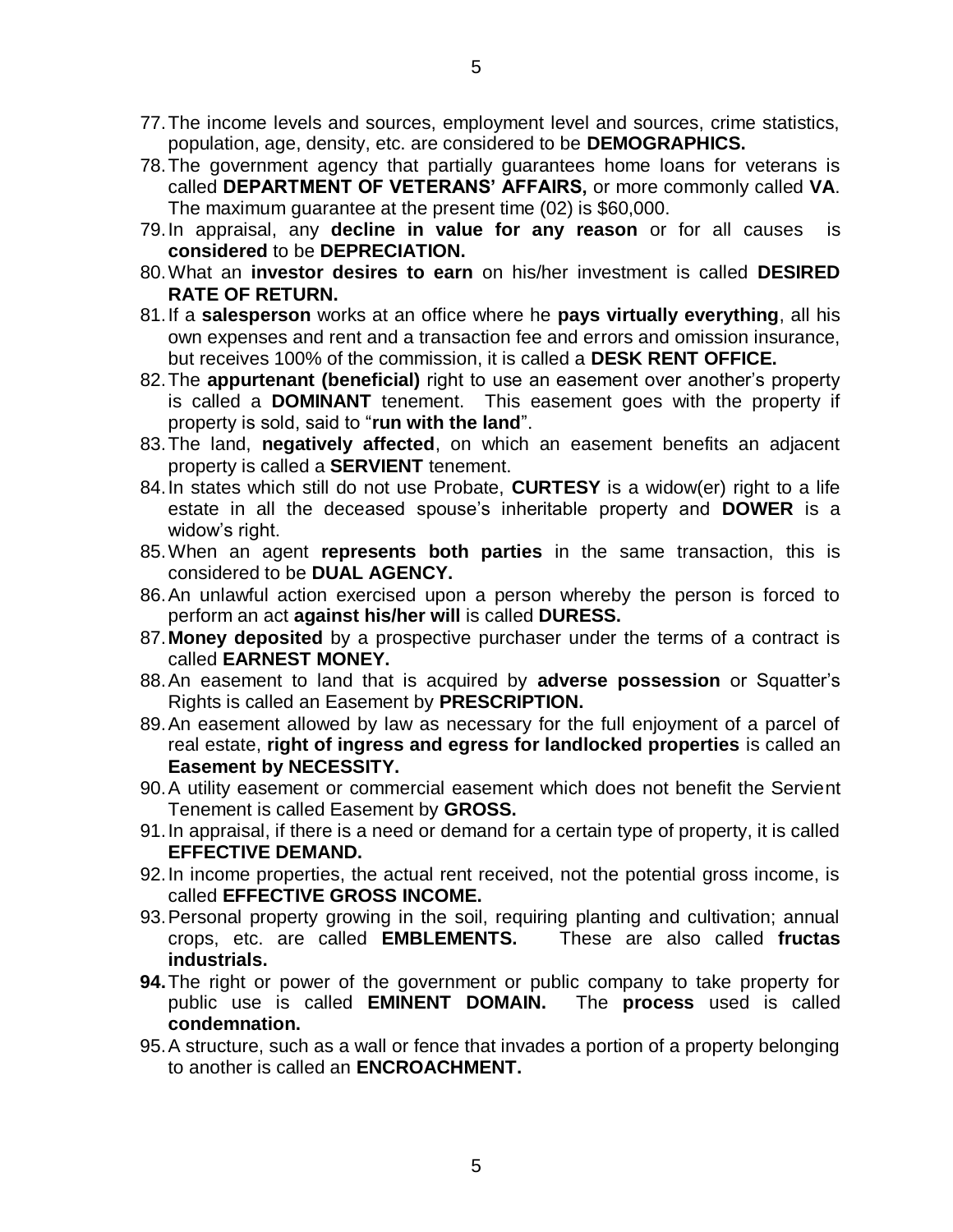- 96.**Liens**, such as mortgage, tax or judgment lien, **easement**, **restriction** on use of the land or outstanding right which may diminish the value of the property are called **ENCUMBRANCES.**
- 97. The method **VA** uses to determine a **veteran's eligibility** is called an **ENTITLEMENT.**
- 98.**ECOA** stands for **EQUAL CREDIT OPPORTUNITY ACT.** This is a credit discrimination law which states that no discrimination in lending is allowed because of race, color, national origin, sex, age, religion, marital status, or source of income.
- **99.**In appraisal, **EQUALLY DESIRABLE** means there is **similar workmanship, size, lot size, location, amenities, etc.**
- 100.The **value** of property, **less any liens** against the property is considered to be **EQUITY.**

 101.When a property owner dies **without a will** and **no** heirs are found, property **reverts to the state** by what is called **ESCHEAT.** 

102.A **real estate closing** in which all money and documents are held by a third party pending **compliance with all terms and conditions of the contract** is called **ESCROW.**

 103.When a tenant has overstayed any legal right to possession and **eviction** is **imminent**, this is considered to be an **Estate at SUFFERANCE.** This is NOT trespass.

104.If there is no definite expiration date and a leasehold will expire upon notice given by either party, death of either party, or some specific occurrence stated in the agreement, this is considered to be an Estate at **WILL.** This is NOT inheritable.

105.There is a definite starting and termination date stated in the lease. This is known as an Estate for **YEARS.** This can be any period of time, days, weeks, months, years, etc.

106.The legal and physical removal of a tenant's right to possession based on some breach of the lease is called **EVICTION.** 

107.**EXCEPTIONS** are disclosures of existing encumbrances.

108.**RESERVATIONS** are rights grantor retains after sale.

109.A listing agreement where the owner appoints a RE broker as his/her exclusive agent to sell a property but reserves the right to sell on his/her own to a buyer not produced by a broker is called an **EXCLUSIVE AGENCY** listing.

110.A listing agreement where the owner appoints a RE broker as his/her exclusive agent to sell property and will pay broker a commission irregardless of who sells the property is called an **EXCLUSIVE RIGHT TO SELL** listing.

111.If everything in a contract has been fully completed; all terms and conditions have been met, this is considered to be an **EXECUTED** contract.

112.If everything in a contract has not been fully completed, this is considered to be an **EXECUTORY** contract.

113.In appraisal, depreciation because of conditions outside the property is considered to be **EXTERNAL** or **ECONOMIC** depreciation. This is **always INCURABLE.**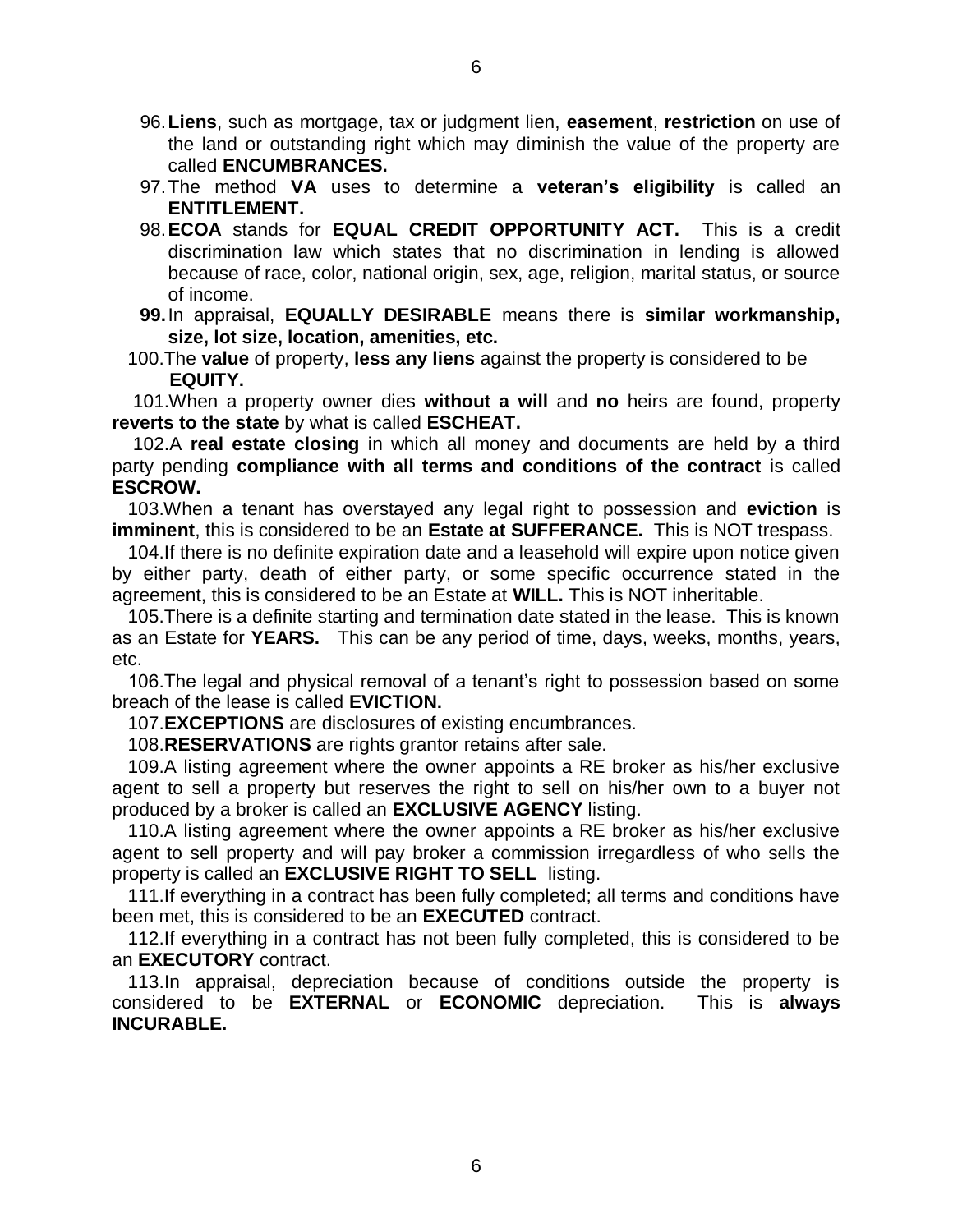114.The federal agency overseeing many programs to facilitate available financing for home ownership is called FHA, which stands for **FEDERAL HOUSING ADMINISTRATION.** 

115.Where ownership is considered to run forever; upon death to go to heirs and is the highest absolute ownership, this is called **FEE SIMPLE.** 

116.Regarding ownership of property the system where only the King in England could hold absolute title to property was called the **FEUDAL** system. In the United States, we use the **ALLODIAL** system, which is a legal system that allocates full property ownership rights to individuals, subject only to government laws and regulations.

 117.FHLMC stands for **FEDERAL HOME LOAN MORTGAGE CORPORATION (Freddie Mac)** Mainly buys **Conventional** Loans to help the Savings & Loan Assn. Deals in the Secondary Mortgage Market.

118.FNMA stands for **FEDERAL NATIONAL MORTGAGE ASSOCIATION (FANNIE MAE).** Mainly buys **FHA** & **VA** Loans in the secondary market to make funds available around the United States for home ownership.

119.GNMA stands for **GOVERNMENT NATIONAL MORTGAGE ASSOCIATION (GINNIE MAE)** This is a government agency used to assist in housing finance by giving guaranteed payments to investors in mortgage backed securities and absorbing writedowns of low interest rate loans used to finance low income housing.

120.Rooted in fidelity, the relationship of Trust and Confidence, as between trustee and beneficiary, attorney and client and principal and agent is called **FIDUCIARY.** 

121.A sale to a relative, all cash, no cash or desperate seller would all be considered financing **CONCESSIONS.** These sales would not make good comparables to be used by an appraiser.

122.An article of personal property that has become real property because it has become permanently affixed to the realty is considered a **FIXTURE.** 

123.The legal process of seizing and selling secured property to satisfy a debt gone into default is called **FORECLOSURE.** 

124.FIRPTA stands for **FOREIGN INVESTMENT IN REAL PROPERTY TAX ACT,** which is the law regarding withholding 10% of the gross sales price from foreign investors.

125.If there is a default and the earnest money deposit is retained, this is called **FORFEITURE.** 

126.Intentional lying is considered to be **FRAUD.**

127.An estate in real estate in which OWNERSHIP is for an indeterminable length of time is considered to be a **FREEHOLD** Estate.

128.An estate in real estate in which OCCUPANCY is for a determinable length of time is considered to be a **LEASEHOLD** Estate.

129.The distance that property abuts on a particular feature such as a road or on the water is considered to be the **FRONTAGE.** 

130.In appraisal, loss in value because of deficiencies in design or usefulness, as opposed to normal wear and tear is known as **FUNCTIONAL** Obsolescence.

131.In a warranty deed, the assurance that any title challenges will be corrected is known as the covenant of **FURTHER ASSURANCE.**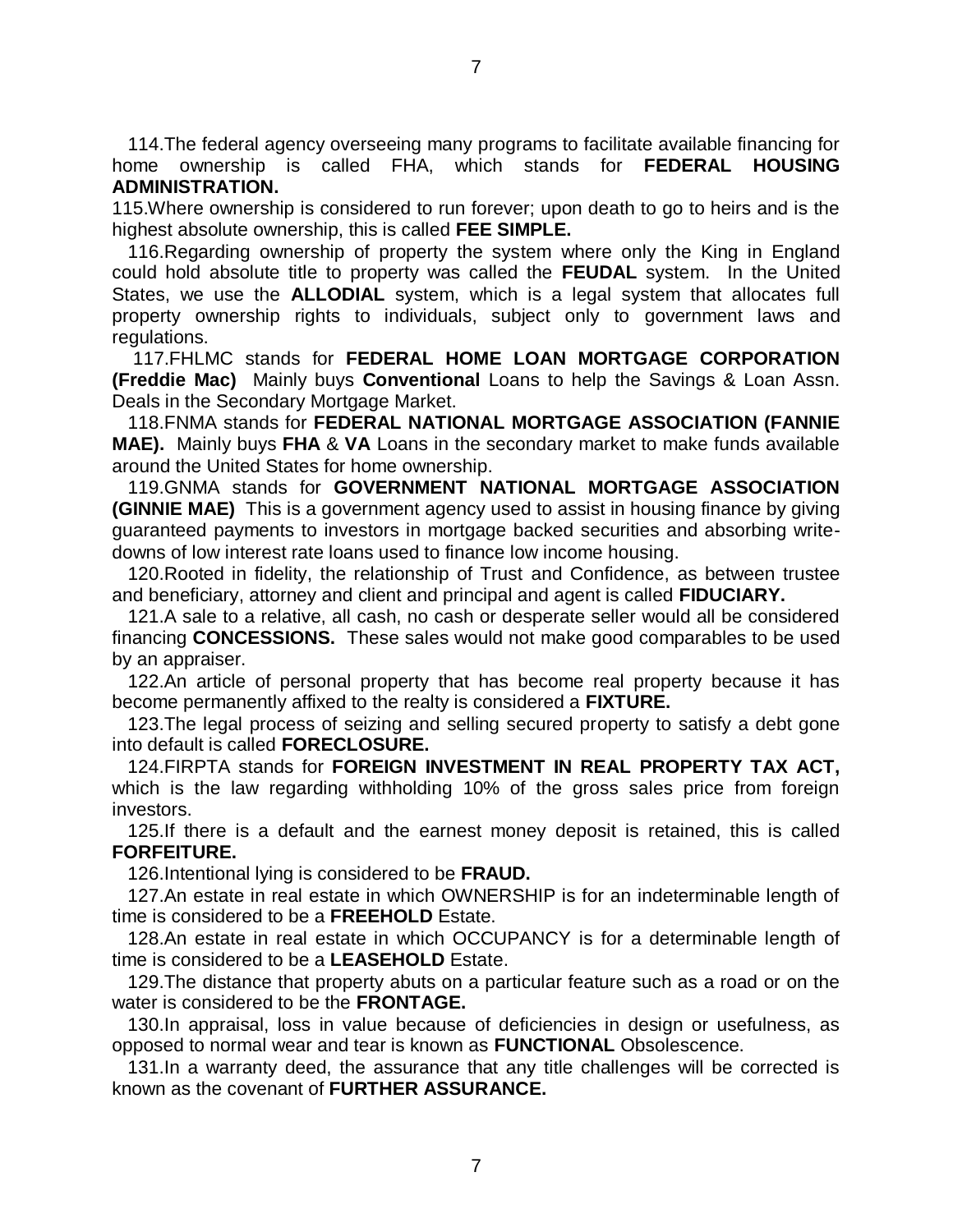132.Right to an interest in real estate which will result in a future possession, such as reversion or right of re-entry is called **FUTURE INTEREST.** 

133.Regarding liens on real estate, **GENERAL** liens are **unsecured.**

134.A property manager is generally authorized to perform all acts of the principal's affairs within the continued operation of a business and this is called a **GENERAL**  Agency.

135.The exact measurement by a surveyor based on the written description is called a **GOVERNMENT** survey.

136.A real estate lease with a provision for fixed increases in rents is called a **GROSS** lease.

137.The **seller** – the person who conveys real estate by deed is the **GRANTOR.**

138.The **buyer** – the person to whom real estate is conveyed is the **GRANTEE.**

139. Gross Income Multiplier (**GIM**) is an appraiser's rule of thumb conversion used with the **ANNUAL** income of a commercial, industrial, or larger residential income property to estimate value. No expenses are taken into consideration in this equation.

140. Gross Rent Multiplier (**GRM**) is an appraiser's rule of thumb conversion used with the **MONTHLY** income of a single family residence through four rental units, small residential properties to estimate value. No expenses are taken into consideration in this equation.

141. A lease under which the lessor (landlord) pays all of the operating expenses and the lessee (tenant) pays only a set rate every month is called a **GROSS** lease.

142. Gross Scheduled Income (GSI) is the **GREATEST AMOUNT OF RENT** that could be received if there were no vacancies and no defaults. This is also called **Potential Gross Income.**

143. One who guards or cares for another person's rights and property is called a **GUARDIAN.** 

144. The most profitable legal use to which property may be put is called it's **HIGHEST AND BEST** use.

145. A leasehold in which the tenant has overstayed legal right of possession of the property is called a **HOLDOVER** tenancy.

146. State laws authorizing condominium development are called **HORIZONTAL PROPERTY ACTS.** 

147. To offer property as collateral for a debt without giving up possession of it is called **HYPOTHECATION.** 

148. Conduct should be consistent with words; intentions shown by action, described as **IMPLIED** or **OSTENSIBLE** action.

149. Funds collected and maintained by a lender to assure availability of funds for taxes and insurance and other expenses when these bills come due on the secured property are called **IMPOUNDS.** 

150. Revenue received from producing properties is called **INCOME.**

- 151. Properties that produce revenue are called **INCOME** properties.
- 152. Income divided by Rate = Value, Income divided by Value = Rate and Rate  $x$ Value = Income are the formulas used in working the real estate arithmetic short cut is known as **IRV's circle.**
- 153. A deficiency of property which either cannot be corrected or is not worth the cost of correcting is considered **INCURABLE** obsolescence.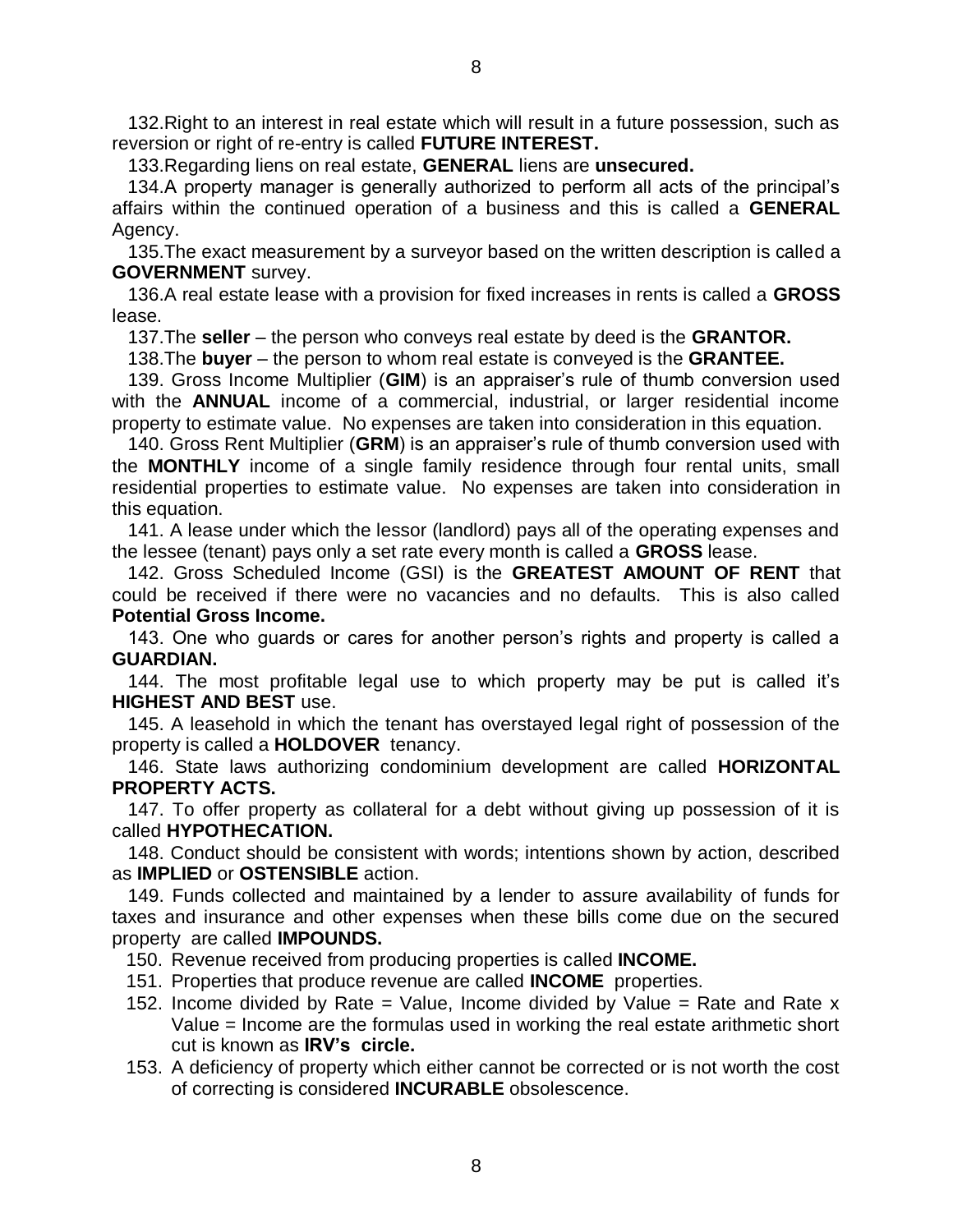- 154. Regarding real estate salespeople, for tax purposes you are considered **INDEPENDENT CONTRACTORS** and must file your own taxes, etc.
- 155. A charge paid for borrowing another's money is called **INTEREST.** You are paying rent for using other's money.
- 156. Where you buy the ownership or rights to occupy a property for a week at a time, but repeating for the same week each year is called **INTERVAL OWNERSHIP** or more simply a **TIME SHARE.**
- 157. Ownership of real estate between two or more parties who have been named in one conveyance, have equal right of possession, have equal shares and the right of survivorship is called **JOINT TENANCY** ownership.
- 158. The 1968 Jones vs. Mayer case tested the **1866** Civil Rights Act and upheld the **1866** Civil Rights Act, making **discrimination for RACE always illegal**.
- 159. An official decision of the court on respective rights and claims of the parties to an action or lawsuit is called a **JUDGMENT.**
- 160. A court proceeding for foreclosure is called a **JUDICIAL** foreclosure.
- 161. If your property is **taken** through the **power of eminent domain**, by the process known as condemnation, you are to receive **JUST COMPENSATION,** which means you should receive as much for your property as you would if you wanted to sell it.
- 162. **LAND** is considered the surface of the earth plus the subsurface rights, extending to the center of the earth and upward indefinitely into space, including things permanently attached by nature, such as trees and water.
- 163. When you pass over without a will, the formula used by the state for passage of your assets to your heirs is known as the **LAW OF DESCENT AND DISTRIBUTION.** If no heirs are found, the state takes your property by what is known as **ESCHEAT.**
- 164. **LEASEHOLD IMPROVEMENTS** are installed by the landlord for tenant's use. They remain the property of the landlord upon termination of the lease.
- 165. Description of a specific parcel of real estate sufficient for an independent surveyor to locate or identify it is known as the **LEGAL DESCRIPTION.**
- 166. The revocable permission for a temporary use of land a personal right that cannot be sold is known as a **LICENSE.**
- 167. A **monetary claim** against one's property is known as a **LIEN.**
- 168. A **LIFE ESTATE** is a freehold estate limited in duration to the life of the named.
- 169. If you are a **LIMITED partner**, you are only liable to the extent of your investment and not involved in the operation. If you are a **GENERAL partner**, you participate in the operation and decisions and have unlimited liability.
- 170. An amount predetermined by the parties to a contract as the total compensation the aggrieved party will receive should the other party breach the contract is called **LIQUIDATED damages**.
- 171. The ability to convert an asset to cash quickly without significant loss is considered to be **LIQUIDITY.**
- 172. An employment contract between a land owner (principal/client) and a licensed Real Estate Broker (fiduciary agent) for agent to sell or lease out principal's property is called a **LISTING AGREEMENT.**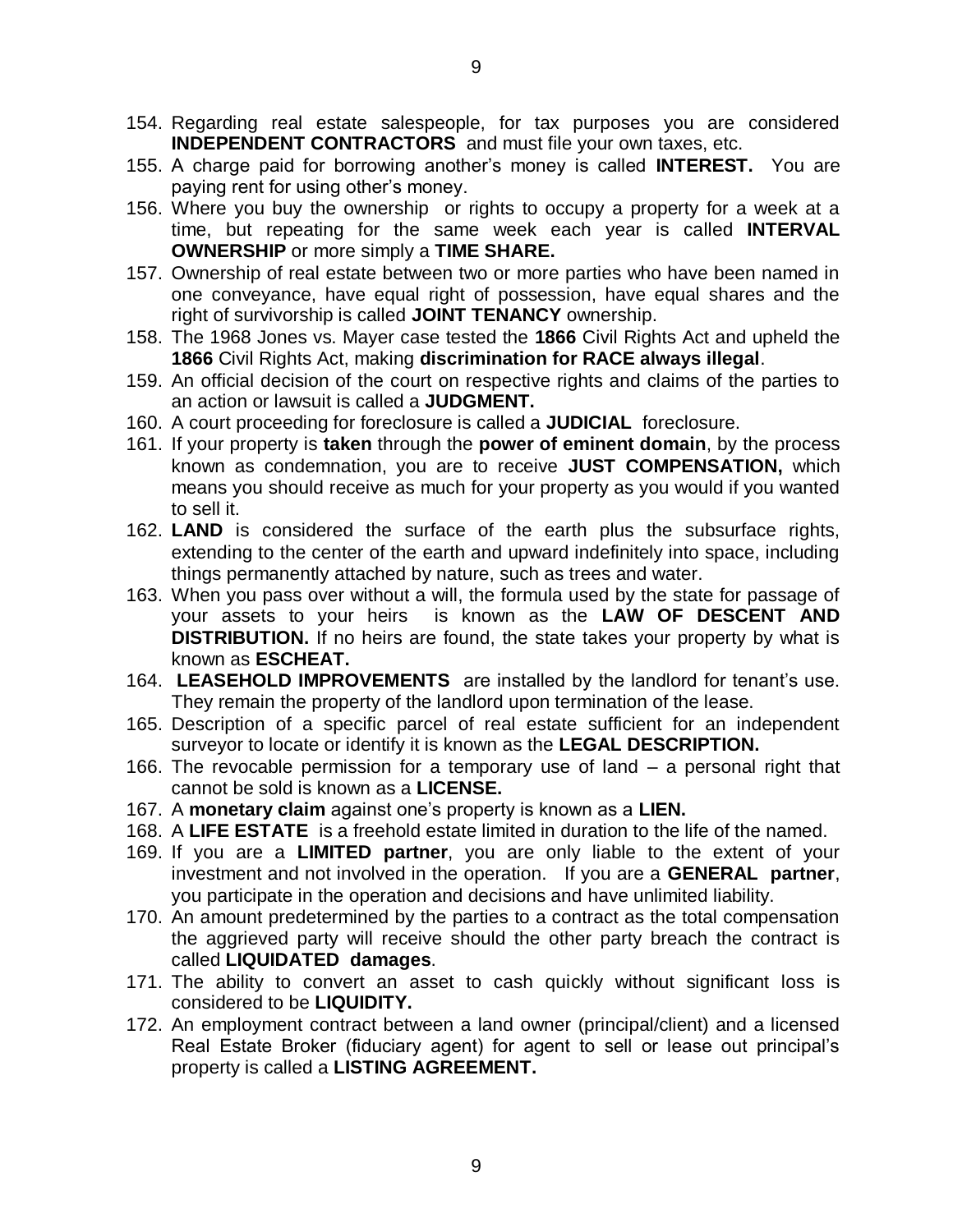- 173. A landowner's claim to use water in large lakes and oceans adjacent to his/her property, his/her rights to land bordering these bodies of water up to the high water mark are **Littoral/Riparian rights**. Abutting non-flowing water like ocean, lake, pond would be **LITTORAL.** Bordering flowing water like rivers and streams would be **RIPARIAN.**
- 174. A percentage applied to the value of property to establish the maximum amount the lender will lend is considered to be LTV meaning **LOAN-TO-VALUE** ratio.
- 175. Used by Real Estate agents to keep keys so access can be gained into a residence are called a **LOCKBOX** or a **KEYSAFE.**
- 176. Identification of a parcel within a subdivision which has been recorded in county records is done by **LOT, BLOCK and SUBDIVISION.**
- 177. What similar properties, similarly located, etc., in fact sell for is called **MARKET DATA.**
- 178. An actual price paid by a buyer to a seller is considered **MARKET PRICE.**
- 179. The highest price property will bring in an active market with a knowledgeable buyer and knowledgeable seller with no compelling needs to buy or sell is called **MARKET VALUE.**
- 180. A statutory lien created in favor of contractors, laborers and materialmen who have performed work or furnished materials erecting or repairing a building is called a **MECHANIC'S** or **MATERIALMAN'S lien**.
- 181. In legal descriptions, a line running North to South is referring to the **PRINCIPAL Meridian**.
- 182. A legal description of a parcel that begins at a well marked point and follows the boundaries, using directions and distances to the true point of beginning is called a **METES and BOUNDS** description.
- 183. To **unknowingly** give an **untrue** idea of property is called **MISREPRESENTATION.** If you do this **knowingly**, it is considered **FRAUD.**
- 184. An originator of mortgage loans who sometimes lends their own funds and also offers collection services to major warehouses and investors is known as a **MORTGAGE BANKER.**
- 185. An originator of mortgage loans who brokers loans to investors but don't lend their own funds and do not offer continuing collection services to investors is known as a **MORTGAGE BROKER.**
- 186. A borrower where a note secured by a mortgage is used is called a **MORTGAGOR.**
- 187. A lender where a note secured by a mortgage is used is called a **MORTGAGEE.**
- 188. If your listing is shared with multiple brokerages, it is a **MULTIPLE LISTING.**
- 189. If both parties agree to a contract, it is considered **MUTUAL CONSENT.**
- 190. A lease under which the tenant pays all of some of the operating expenses is called a **NET** lease.
- 191. In capitalization, the income from a building after deducting for vacancy, bad debt allowance and operating expenses (but NOT debt service) is called **NOI** or **NET OPERATING INCOME.**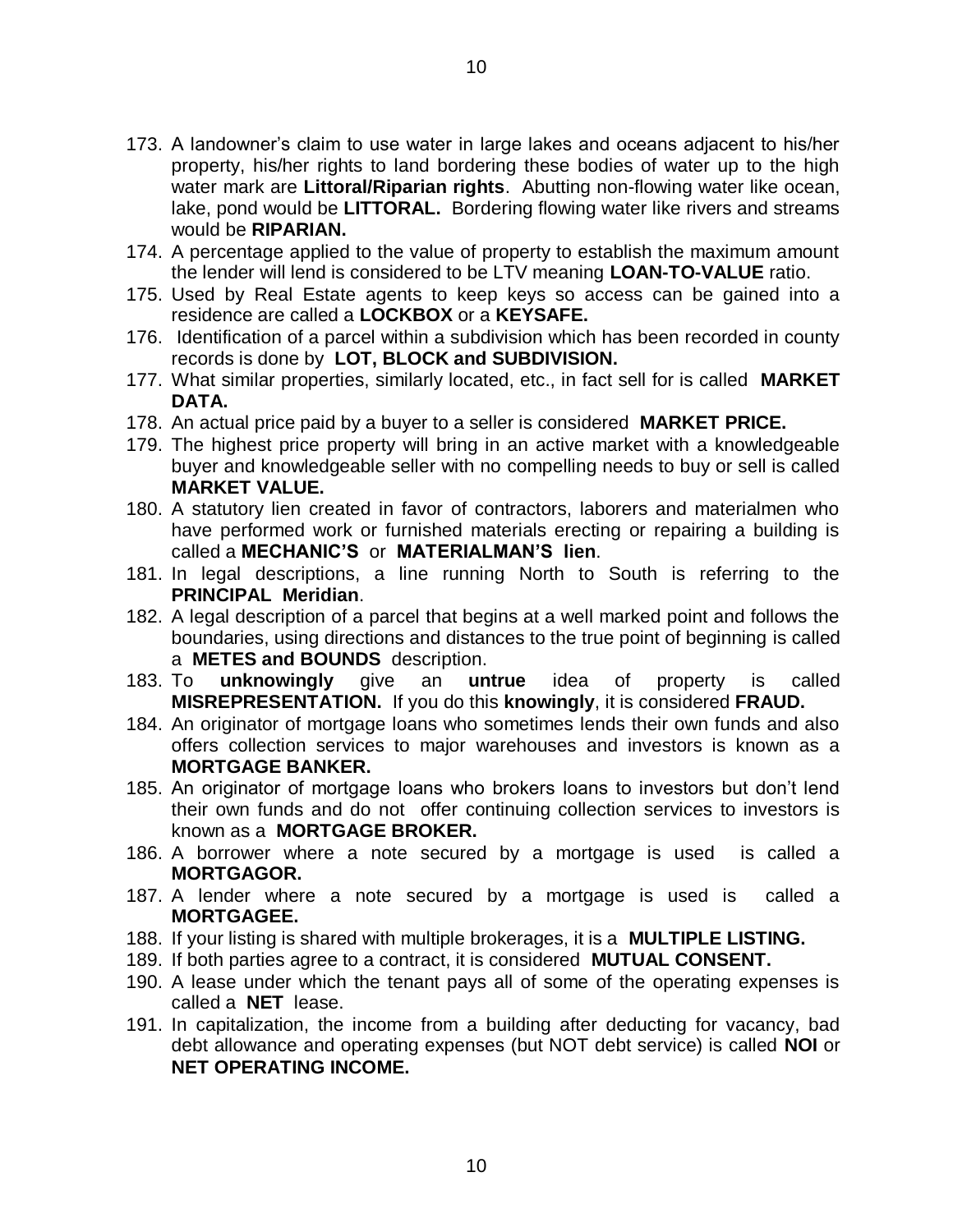- 192. Statement of consideration which is not accurate but is legally sufficient is called **NOMINAL** consideration.
- 193. Regarding zoning, uses which were in use prior to current zoning and will be **grand-fathered** are called **NON-CONFORMING uses.**
- 194. A procedure for foreclosure of a mortgage/trust deed without the need for court action is known as **NON-JUDICIAL foreclosure**.
- 195. On non-watercourse (non navigable) waters, owner of property owns to **CENTER OF WATER.** On watercourse (navigable) waters, owner of property owns only to High Tide **WATERLINE.**
- 196. A written **promise to pay** money according to an agreed schedule (usually with interest accruing at a stated rate) is called a **NOTE.** Remember that a mortgage or a Deed of Trust is the collateral for the debt and will be recorded. The note is usually not recorded, just the collateral. Usually called a **Promissory Note**.
- 197. A **NOTICE OF LIEN** is a formal document presented to a defaulting party under a contract. This can extend lien to property owned by the debtor in counties and states other than the one in which judgment was taken.
- 198. A **NOTICE OF LIEN** is a document filed with the County Recorder's office to establish a claim against the property of the debtor.
- 199. Substitution of a new contract to replace old contract with old party being relieved of any responsibility is called a **NOVATION of the parties.**
- 200. When a buyer makes an offer which is accepted in it's entirety by the seller, it is called an **OFFER AND ACCEPTANCE.**
- 201. In a listing where **no broker has exclusive right to sell** but if they produce a **ready, willing and able buyer** (procuring cause), they are entitled to a commission, it is called an **OPEN** listing.
- 202. A loan which allows for additional advances of funds up to a predetermined limit is called an **OPEN-END** loan.
- 203. Any of the **costs of operating** a building are considered to be **OE** or **OPERATING EXPENSES.**
- 204. The **exclusive right to purchase** a property for a stated price and terms within a certain period of time is known as an **OPTION.**
- 205. If the resident of the property is also the owner of the property, the property is considered to be **OWNER-OCCUPIED.**
- 206. A loan which encumbers the real property and specified personal property contained therein is known as a **PACKAGE** loan.
- **207. PAROL EVIDENCE** oral evidence, rather than that contained in documents. The *parol evidence rule* states that when parties put their agreement in writing, all previous oral agreements merge into the written agreement and the written agreement cannot be contradicted by oral testimony, unless there was a MISTAKE or FRAUD. An example of this would be buyer agrees to buy house from seller, and both sign a written agreement. Buyer later argues that Seller said he'd pay the loan Discount Points. Under the *parol evidence rule*, courts will interpret the CONTRACT as it is written.
- 208. A **Partial Guarantee** (maximum of \$60,000) is what **V A** gives.
- 209. Creating separate, physical parcels of one property is called **PARTITION.**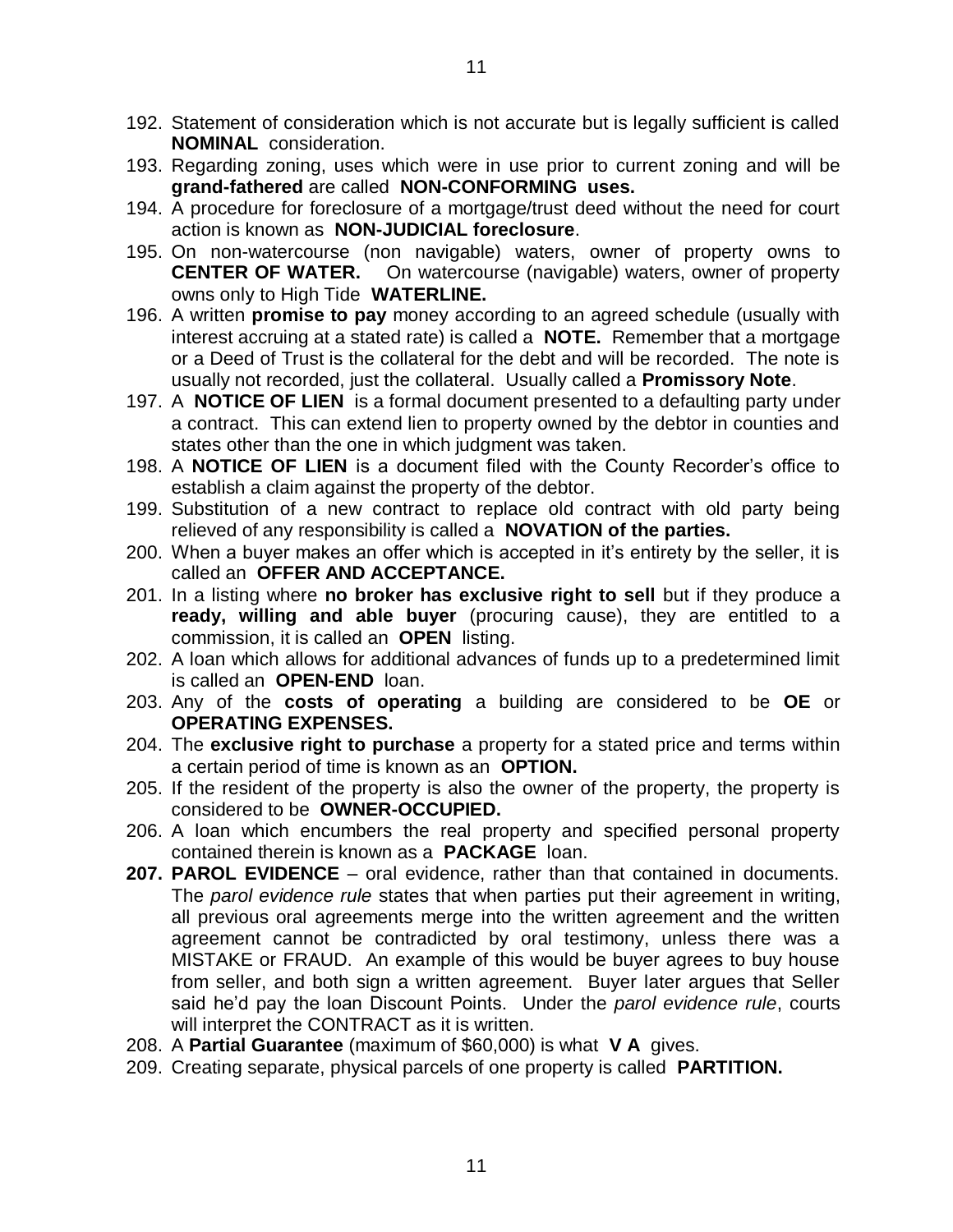- 210. A lease in which the lessor collects a stated portion of the tenant's business income in addition to or instead of a base rent is called a **PERCENTAGE** lease.
- 211. A leasehold that recurs for stated periods of time until terminated by notice is called a **PERIODIC** estate or tenancy.
- 212. In appraisal, a reduction in value due to a decline in the condition of the property is **PHYSICAL obsolescence** or **depreciation**.
- 213. Unities of ownership in **Joint Tenancy** are **PITT** which stand for **POSSESSION, INTEREST, TIME and TITLE.**
- 214. **PUD** or **Planned Unit Development** or **Private Urban Development** is more simply known as **TOWNHOME.**
- 215. A map of a town, section or subdivision indicating the location and boundaries of individual properties is called a **PLAT** map.
- 216. If you obtain a higher than usual conventional loan, lender may require that you provide **PMI** or **PRIVATE MORTGAGE INSURANCE.**
- 217. The insurance premium you pay on FHA insured loans is called **MIP** or **MORTGAGE INSURANCE PREMIUM.**
- 218. Starting point of the survey situated in one corner of the parcel in a metes and bounds legal description is called the (POB) **POINT OF BEGINNING.** A metes and bounds description MUST stop and end at the POB.
- 219. The right of the government to regulate for the purpose of promoting the health, safety and welfare of the public is called **POLICE POWER.**
- 220. A clause in a Security Instrument that allows the lender to sell the secured property to satisfy the defaulted debt by advertising and without court action is called a **POWER OF SALE clause**.
- 221. A Latin phrase meaning "at first view, on first appearance that is assumed to be true or factual" in the absence of evidence to the contrary is called **PRIMA FACIE.**
- 222. The person who employs the agent (also called **client**) is called the **PRINCIPAL.**
- 223. **Water** controlled by the **state** in areas where water is scarce is called **PRIOR APPROPRIATION.**
- 224. The order of claims against a property are called **PRIORITY.**
- 225. If you produce a **ready, willing and able buyer**, you are usually considered to be the **PROCURING CAUSE OF SALE.**
- 226. The right to remove soil, fruits or timber, ie: like telling somebody they can have your apples off trees, etc. is called **PROFIT.**
- 227. The appraisal principle that finds an enhancement to a property's value because of the superior quality of surrounding uses is called **PROGRESSION.**
- 228. The service of leasing, managing and maintaining an investment property for an owner is called **PROPERTY MANAGEMENT.**
- 229. An **owner's lease** which a **co-op** shareholder is entitled to is called a **PROPRIETARY lease**.
- 230. A clause in a listing contract which protects the broker and ensures he will be paid his commission if property is sold after the listing expires for a specified time to somebody he had introduced to the property is called a **PROTECTION clause**.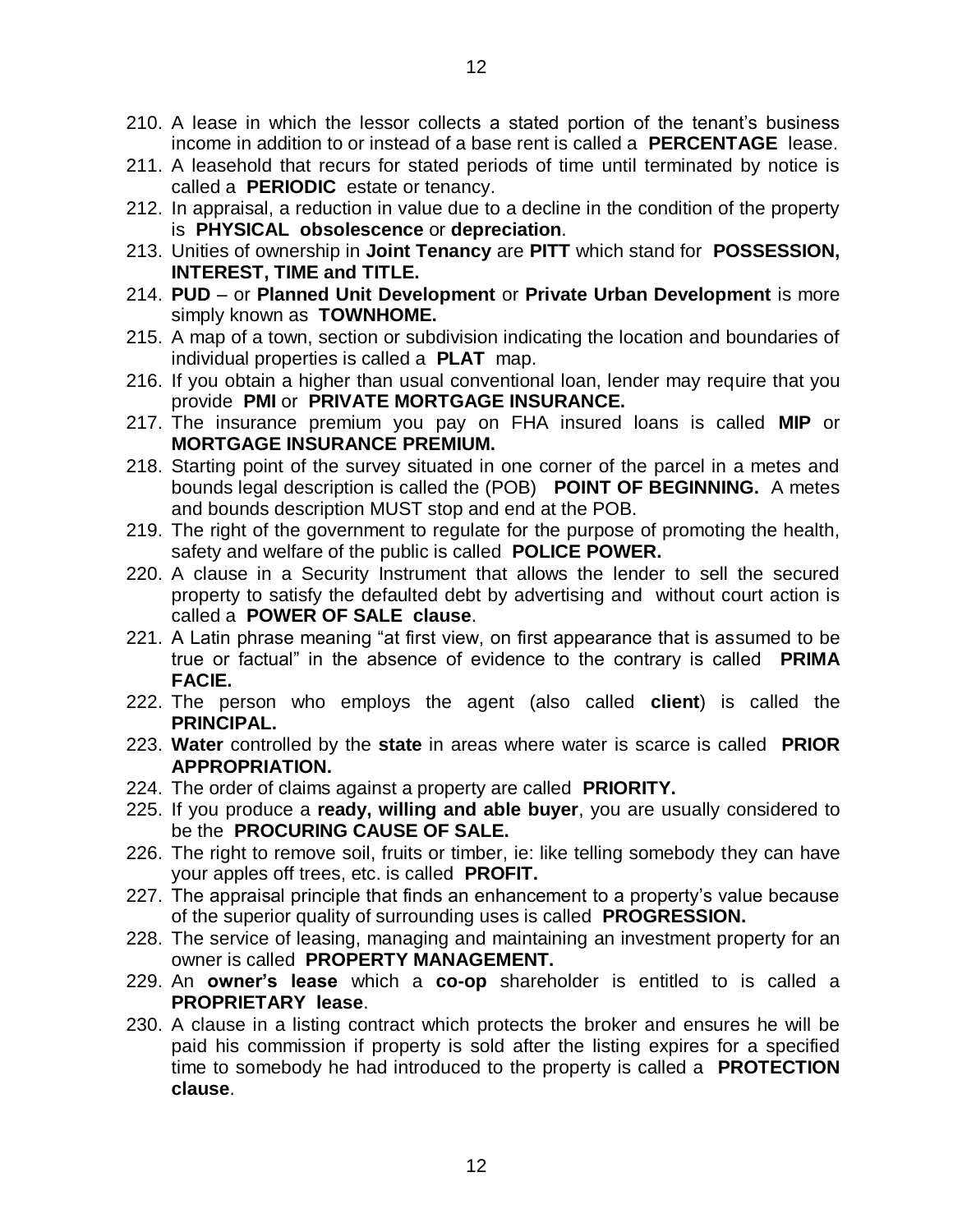- 231. An expression of opinion, not made as a representation of fact is called **PUFFING.**
- 232. A mortgage taken by the seller instead of cash as part of the price is called a **PURCHASE MONEY MORTGAGE loan**.
- 233. A covenant in a deed that title being given is good against third parties and nobody else can make superior claims on your property is known as the **Covenant** of **QUIET ENJOYMENT.**
- 234. A strip of land which is six miles wide extending N and S but numbered E & W as to it's distance from the Principal Meridian is called a **RANGE.**
- 235. A purchaser who is agreeable to pay the listed price, is able to and is ready to is called a **READY, WILLING and ABLE buyer**.
- 236. The **federal disclosure law** regarding **closing costs** which is **administered by HUD** is called **RESPA** which means **REAL ESTATE SETTLEMENT PROCEDURES ACT.**
- 237. Land and man made improvements attached to land is considered to be **REAL ESTATE.**
- 238. **REAL PROPERTY** is **tangible real estate** plus the **bundle of rights** of ownership.
- 239. **PERSONAL PROPERTY** is all property that is not real property, also called **CHATTELS.**
- 240. A registered term for sole use of active members of Realtor Boards is **REALTOR®.**
- 241. In appraisal, the process of accounting for differences among several appraisal approaches is called **RECONCILIATION.**
- 242. A **RECONVEYANCE Deed** transfers title back to the trustor (borrower) from the trustee after a deed of trust note has been repaid (satisfied).
- 243. The right of a defaulting borrower to save title to the property by paying off entire debt is called **REDEMPTION.**
- 244. A lenders refusal to deal in certain areas is called **REDLINING.**
- 245. Paying off an old loan with the proceeds from a new loan is called **REFINANCE.**
- 246. A subject property's decline in value because of inferior and less valuable surroundings is called **REGRESSION.**
- 247. **Regulation Z**, also known as the **Truth in Lending** Law requires full disclosure regarding finance charges and is **enforced by FTC**, the Federal Trade Commission.
- 248. To cure a default under a contract and restore one's rights is called **REINSTATEMENT.**
- **249.** A clause in a blanket mortgage that releases the mortgage on a specific part of the secured property upon a certain occurrence (usually payment of a specific sum is called a **RELEASE clause.**
- 250. When a life estate ends and the creator recaptures ownership, this is called **REVERSIONARY** interest. When a life estate ends and the creator had named another to receive fee simple estate, the other would be the **REMAINDERMAN.**
- 251. In appraisal, the cost of a functionally similar structure without an exact replication in all details is called the **REPLACEMENT cost**.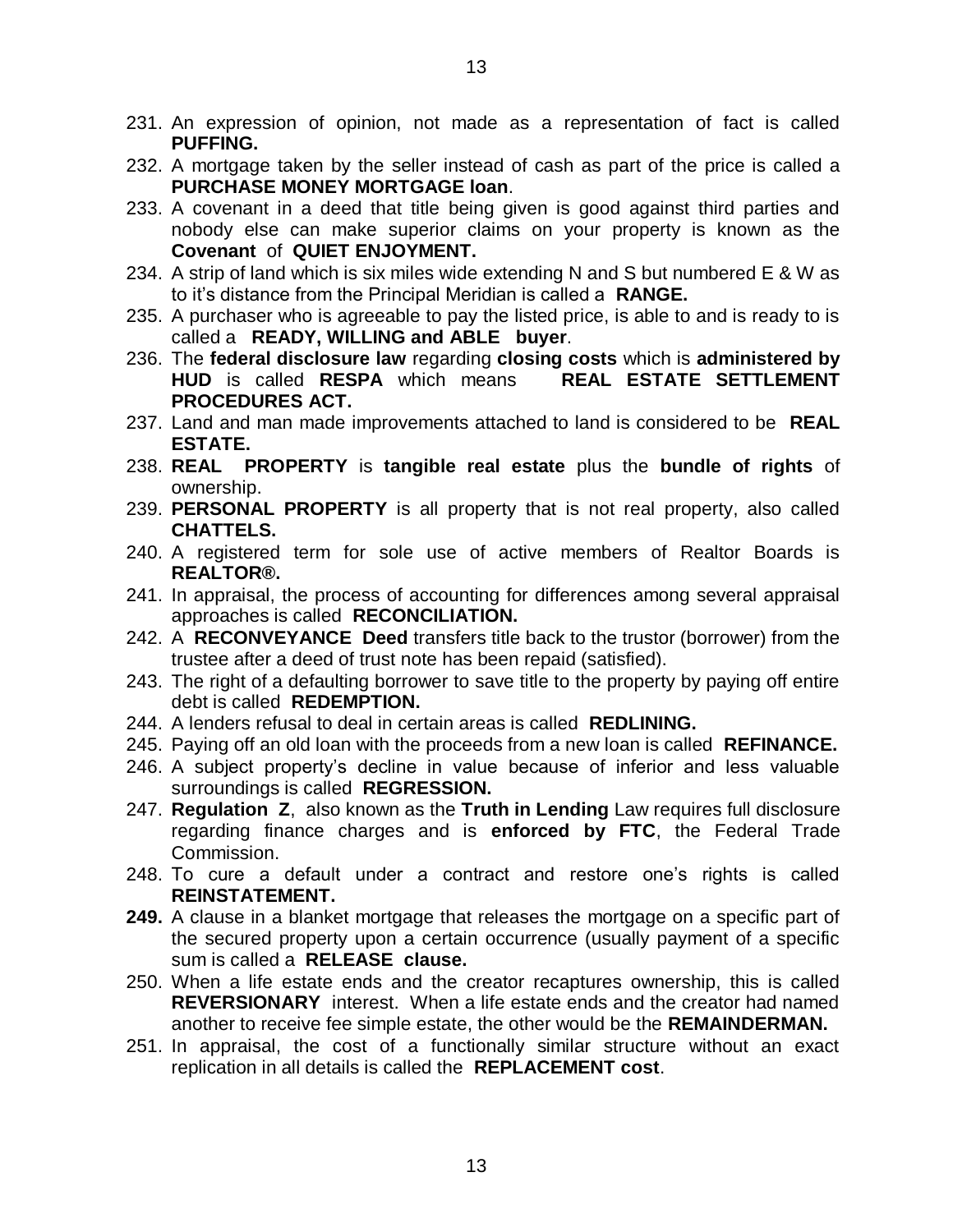- 252. In appraisal, the cost of an exact duplicate of a structure is called the **REPRODUCTION cost**.
- 253. Termination of a contract by mutual agreement of the parties is called **RESCISSION.**
- 254. If an **offer** is to be **withdrawn** by the **offeror**, he would **REVOKE** or **RESCIND offer**.
- 255. The exclusive right to match any bona fide offer entertained by the seller is called **RIGHT OF FIRST REFUSAL.**
- 256. After a **defeasible** (defeatible) fee **condition** has been **violated** , there could be a **RIGHT OF RE-ENTRY.**
- **257.** A financial burden, like a chance or chances of property losing value is called the **RISK factor.**
- 258. An Appurtenant Easement (beneficial) goes with the property or is said to **RUN WITH THE LAND.**
- 259. **RURAL ECONOMIC COMMUNITY DEVELOPMENT ADMINISTRATION**  (**RECD**) provides a source of emergency farm/ranch area financing for **rural areas** with a **population of less than 20,000 people**.
- 260. A characteristic of real property that creates value because of a relatively limited supply of desirable property is called **SCARCITY.**
- 261. Buyers and sellers of first mortgages operating in the resale market of mortgages as investments are dealing in the **SECONDARY** market.
- 262. **640 acres**, **1/36th . of a Township**, **one mile square** property is known as a **SECTION.**
- 263. A document creating a **secured claim to personal pro**perty is known as a **SECURITY AGREEMENT.** A mortgage on personal property is known as a **CHATTEL mortgage**.
- 264. The amount of space local zoning regulations require between lot lines and building lines are known as **SETBACKS.**
- 265. **Hud Form 1** is also known as a **SETTLEMENT STATEMENT.**
- 266. **Race, color, sex, religion, national origin, family status and handicap** are in the **1968 Fair Housing Act** and are considered to be the **SEVEN PROTECTED classes.**
- 267. Examination of the physical characteristics of a parcel is known as the **SITE ANALYSIS.**
- 268. **One time** tax **assessments**, not considered to be taxes, for permanent improvements to the local area, such as sidewalks, paving, sewers, etc. are **SPECIAL improvement districts** (**SIDS)** or **LIMITED improvement districts** (**LIDS)**
- 269. A deed where grantor warrants only against defects arising during the period of his term of ownership of property is called a **SPECIAL WARRANTY Deed.**
- 270. A limited scope of representation and agent cannot enter into a contract on the principal's behalf, even within that narrow scope is called a **SPECIAL agency**.
- 271. A **SPECIFIC lien** encumbers a **specified parcel** of real estate.
- 272. **SPOT zoning** rezones a particular parcel of property for the current and subsequent owners.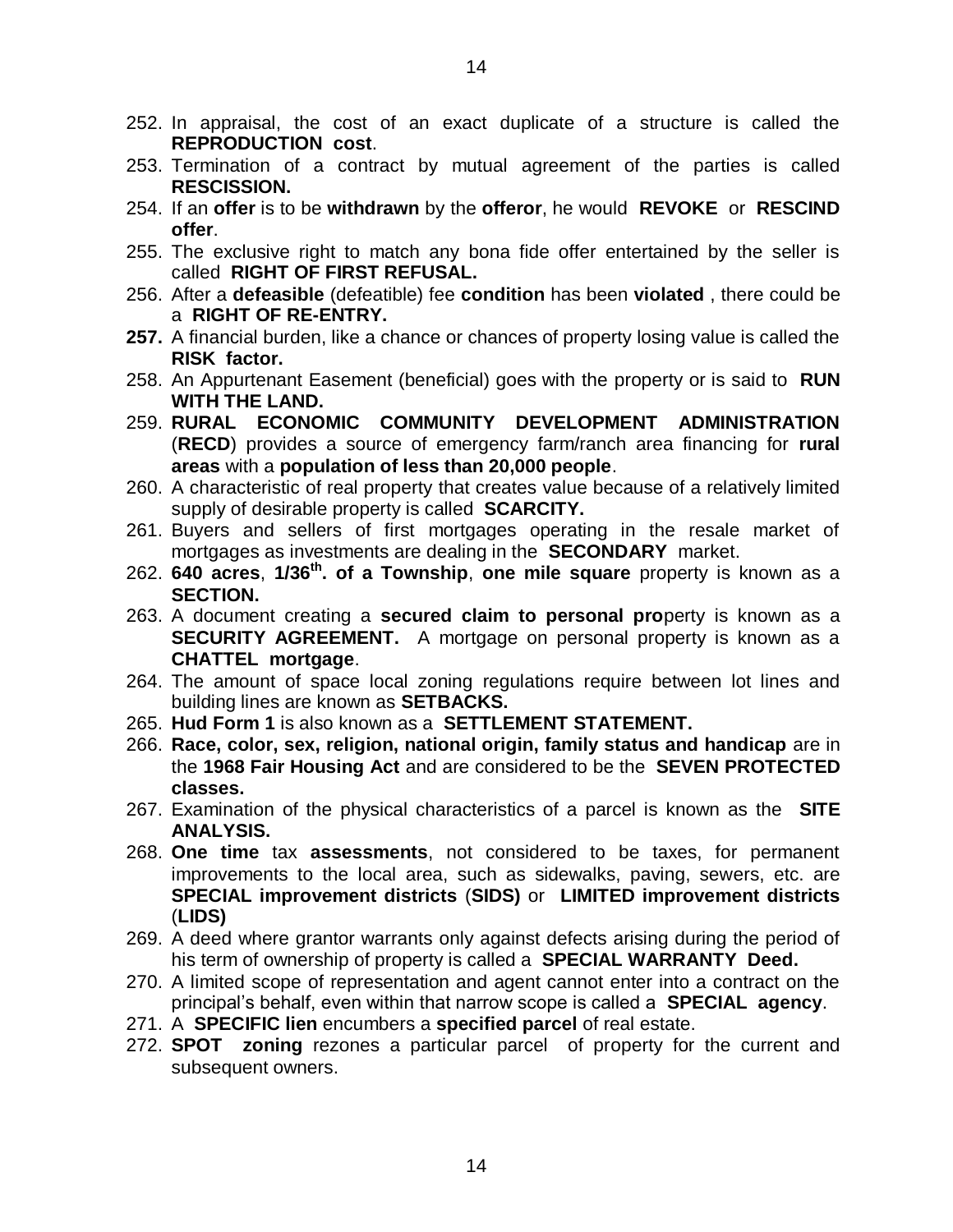- 273. A form which must be **filled out and signed by seller** disclosing all material facts about his property is called a **SELLER'S REAL PROPERTY DISCLOSURE (SRPD)**
- 274. The law which requires important contracts to be written and signed to be enforceable is the **STATUTE OF FRAUDS.**
- 275. The **illegal** practice of **channeling** home seekers to or away from particular areas is called **STEERING.**
- 276. A loan where you **pay the entire principle** amount at the **end of the term** is called a **STRAIGHT loan** or a **TERM loan.**
- 277. The method of calculating physical depreciation that assures that properties wear out evenly over their entire useful economic life is called the **STRAIGHT-LINE method**.
- 278. A lease contract in which the lessor also has only a leasehold interest is called a **SUB-LEASE.**
- 279. The property that is the object of a contract or an appraisal is called the **SUBJECT.**
- 280. Exceptions and reservations clauses in a deed are called the **SUBJECT TO clauses**.
- 281. An agreement between two lienholders, with the same property as collateral, **changing the priority** of their **positions** is called a **SUBORDINATION clause**.
- 282. The appraisal principle stating that value is influenced by the cost of equally desirable alternatives is called **SUBSTITUTION.**
- 283. A **legal action** intended to establish or **settle the title** to a particular property is called a **SUIT TO QUIET TITLE.**
- 284. **Deferring** payment of **income tax** in certain structuring of a real estate transaction is called a **1031 TAX DEFERRED EXCHANGE.**
- 285. The right of the government to charge a property owner a fee, to raise funds to meet the public's needs is called **TAXATION.**
- 286. A tenancy which is similar to **Joint Tenancy** but with the added requirement that tenants must be **husband and wife** is called **TENANCY BY THE ENTIRETIES.**
- 287. A tenancy where possession is the only unity, **can be undivided interests** and is between **two or more people** is called a **TENANCY IN COMMON.**
- 288. If there is only one owner, owner's interest severed from all others, owner is considered to have an **ESTATE IN SEVERALTY.**
- 289. If a person passes over that has drawn up a will, he is said to have died **TESTATE**, without a will **INTESTATE.**
- 290. **TESTERS** are sometimes used to **investigate discriminatory actions**.
- 291. A **TIER** is numbered from the baseline and numbering outward, differentiated by N, S, E or W, parallel to baseline every six (6) miles.
- 292. The **lay of the land** reflecting slope and elevation change is called **TOPOGRAPHY.**
- 293. The principal unit of the rectangular government survey system which is a **six (6) mile square** parcel which encompasses 36 sections is called a **TOWNSHIP.**
- 294. An article installed by a business tenant under the terms of a lease which is removable by the tenant when the lease expires is called a **TRADE FIXTURE.**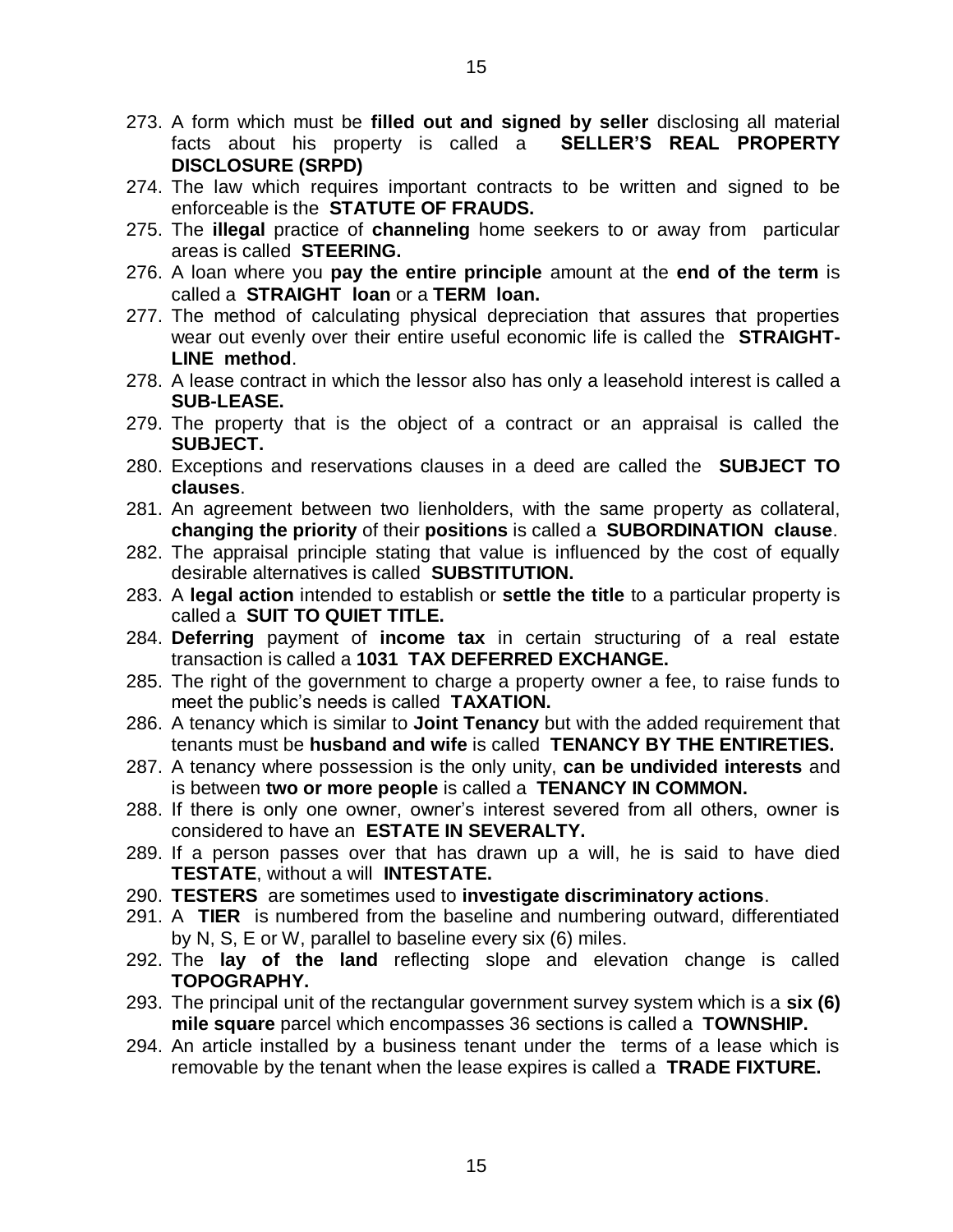- 295. **TRANSFER TAX** is also called **Deed Stamps**, **Revenue Stamps** or **Documentary Stamps**.
- 296. A valuable characteristic of property that recognizes it's ease of conveyance to another is it's **TRANSFERABILITY.**
- 297. The contributor of property placed in a trust is called the **TRUSTOR.** The holder of property placed in trust who must comply with the conditions of the trust is called the **TRUSTEE.**
- 298. **Use of one's position** or knowledge to induce someone to enter a contract to their harm and your benefit is called **UNDUE INFLUENCE.**
- 299. A contract in which neither party can sue the other to force performance, such as a contract missing the signatures of persons authorized to perform is considered **UNENFORCEABLE.**
- 300. Contingent duties, one party's obligation is due only upon the other party's performance first is called a **UNILATERAL contract**.
- 301. Something co-owners share or have in common is **UNITY.**
- 302. Attorney in fact, created by a Power of Attorney is called a **UNIVERSAL agency**.
- 303. Regarding zoning, **UPZONING** causes value to increase, **DOWNZONING** causes value to decrease.
- 304. Charging a rate of interest in excess of the legal limit under the circumstances is called **USURY.**
- 305. The appraisal principle that the ability to satisfy human needs and wants is an essential element of value is called **UTILITY.**
- 306. Unoccupied units would be considered your **VACANCY** factor.
- 307. Permission obtained from zoning authorities to build a structure or conduct a use that is expressly prohibited by the current zoning laws or an exception from the zoning ordinance is called a **VARIANCE.**
- 308. Present ownership characteristics would be shown in the **VESTING.**
- 309. **VICARIOUS LIABILITY –** the responsibility of one person for the acts of another.
- 310. If a contract **lacks** an **essential element** and doesn't appear to be valid, it is considered to be **VOID.**
- 311. If a contract appears to be valid but circumstances of contract dictate enforcement may be unfair to one of the parties to the contract it is considered to be **VOIDABLE.**
- 312. Regarding liens, **VOLUNTARY liens** are placed on the property with the consent of the owner. **INVOLUNTARY liens** are placed on the property without consent of the owner.
- 313. Where mortgages are assembled or pooled into a package for resale in bulk to other lenders as investments, these are considered to be **WAREHOUSES.**
- 314. **WARRANTY FOREVER** warrants against future claims.
- 315. The highest and best deed you can obtain is called a **GENERAL WARRANTY deed**.
- 316. The least deed, without any warranties, is called a **QUIT CLAIM DEED.**
- 317. A written document, properly witnessed, providing for the transfer of title to property owned by the deceased, who is the Testator is called a **WILL.**